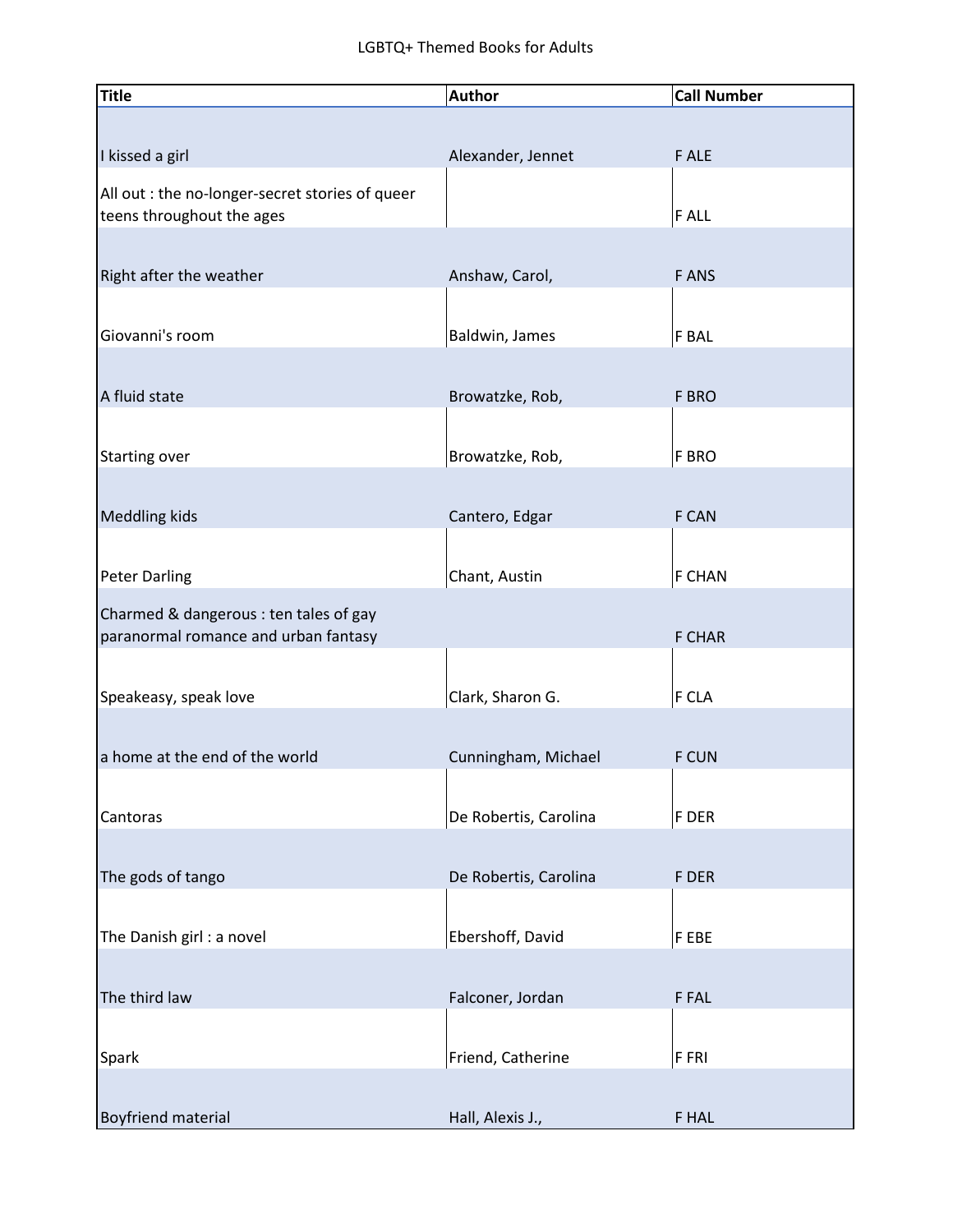| Title                                                                          | <b>Author</b>         | <b>Call Number</b> |
|--------------------------------------------------------------------------------|-----------------------|--------------------|
| American love story                                                            | Herrera, Adriana,     | <b>F HERR</b>      |
| The price of salt                                                              | Highsmith, Patricia   | F HIG              |
| I'm so (not) over you                                                          | Jackson, Kosoko       | <b>F JACK</b>      |
| A dangerous thing                                                              | Lanyon, Josh          | F LAN              |
| Death of a pirate king                                                         | Lanyon, Josh          | F LAN              |
| Fatal shadows                                                                  | Lanyon, Josh          | <b>FLAN</b>        |
| The dark tide                                                                  | Lanyon, Josh          | F LAN              |
| The hell you say                                                               | Lanyon, Josh          | <b>FLAN</b>        |
| <b>Highland fling</b>                                                          | Larner, Anna          | F LAR              |
| Paul takes the form of a mortal girl                                           | Lawlor, Andrea        | F LAW              |
| Love beyond body, space, and time : an<br>indigenous LGBT sci-fi anthology     |                       | F LOV              |
| Her body and other parties : stories                                           | Machado, Carmen Maria | F MAC              |
| We had no rules : stories                                                      | Manning, Corinne      | F MAN              |
| Sugar run                                                                      | Maren, Mesha          | F MAR              |
| Red, white & royal blue                                                        | McQuiston, Casey      | F MCQ              |
| Meanwhile, elsewhere : science fiction and<br>fantasy from transgender writers |                       | F MEA              |
| The song of Achilles                                                           | Miller, Madeline      | F MIL              |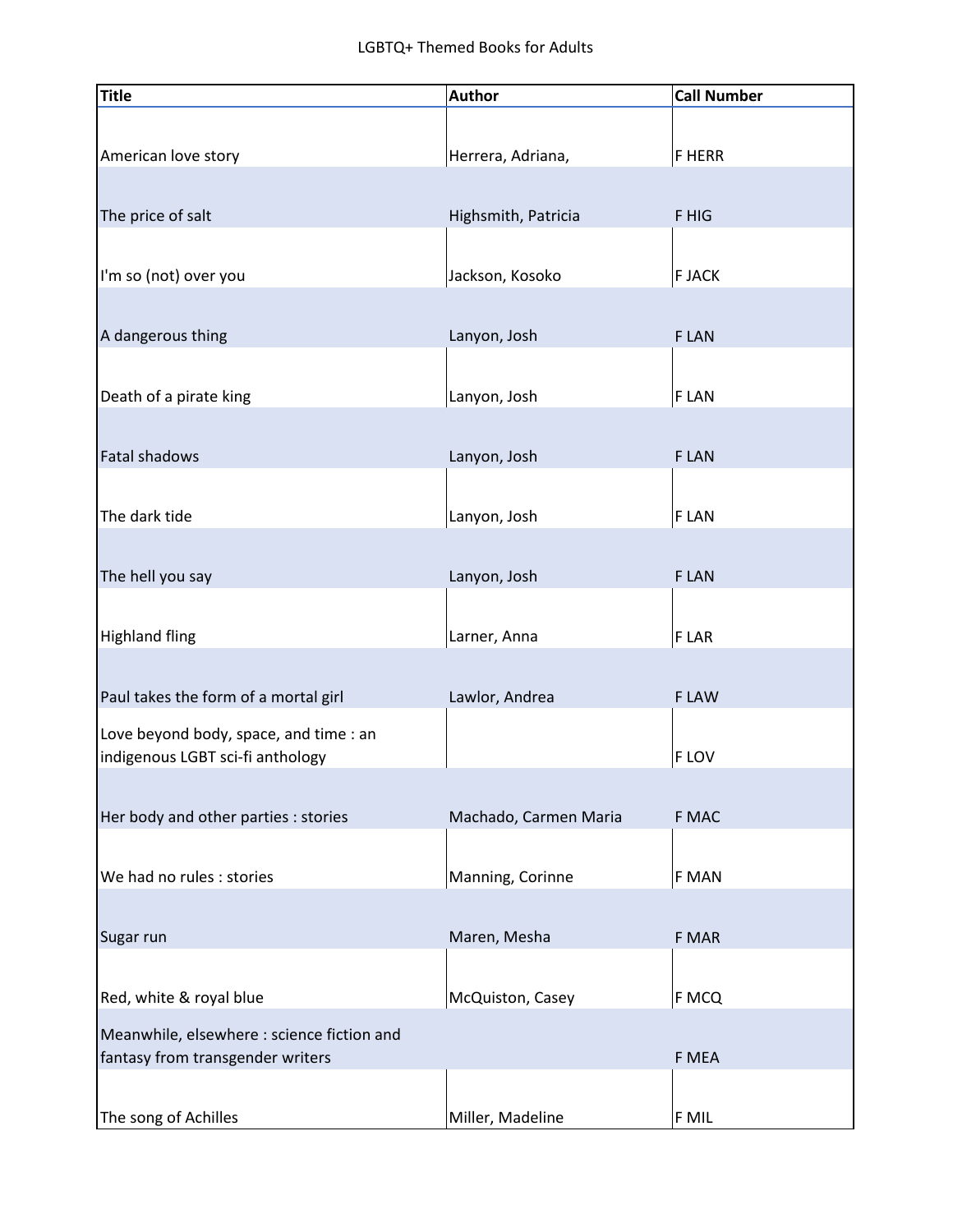| <b>Title</b>                             | <b>Author</b>          | <b>Call Number</b> |
|------------------------------------------|------------------------|--------------------|
|                                          |                        |                    |
| Sappho's bar and grill                   | Morris, Bonnie J.      | F MOR              |
|                                          |                        |                    |
| Pumpkin                                  | Murphy, Julie.         | <b>F MUR</b>       |
|                                          |                        |                    |
| The story of Silence                     | Myers, Alex,           | F MYER             |
|                                          |                        |                    |
| Planetfall                               | Newman, Emma           | <b>F NEW</b>       |
|                                          |                        |                    |
| What is not yours is not yours : stories | Oyeyemi, Helen         | F OYE              |
|                                          |                        |                    |
| Captive prince                           | Pacat, C.S.            | F PAC              |
|                                          |                        |                    |
| <b>Kings rising</b>                      | Pacat, C.S.            | F PAC              |
|                                          |                        |                    |
| Prince's gambit                          | Pacat, C.S.            | F PAC              |
|                                          |                        |                    |
| Black light : stories                    | Parsons, Kimberly King | F PAR              |
|                                          |                        |                    |
| When Katie met Cassidy                   | Perri, Camille         | F PER              |
|                                          |                        |                    |
| A dream of a woman : stories             | Plett, Casey,          | <b>F PLET</b>      |
|                                          |                        |                    |
| The travelers : a novel                  | Porter, Regina         | F POR              |
|                                          |                        |                    |
| Brokeback mountain                       | Proulx, Annie          | F PRO              |
|                                          |                        |                    |
| On swift horses                          | Pufahl, Shannon        | F PUF              |
|                                          |                        |                    |
| Any Way the Wind Blows                   | Rowell, Rainbow.       | F ROW              |
|                                          |                        |                    |
| Carry on                                 | Rowell, Rainbow.       | F ROW              |
|                                          |                        |                    |
| Wayward son                              | Rowell, Rainbow.       | F ROW              |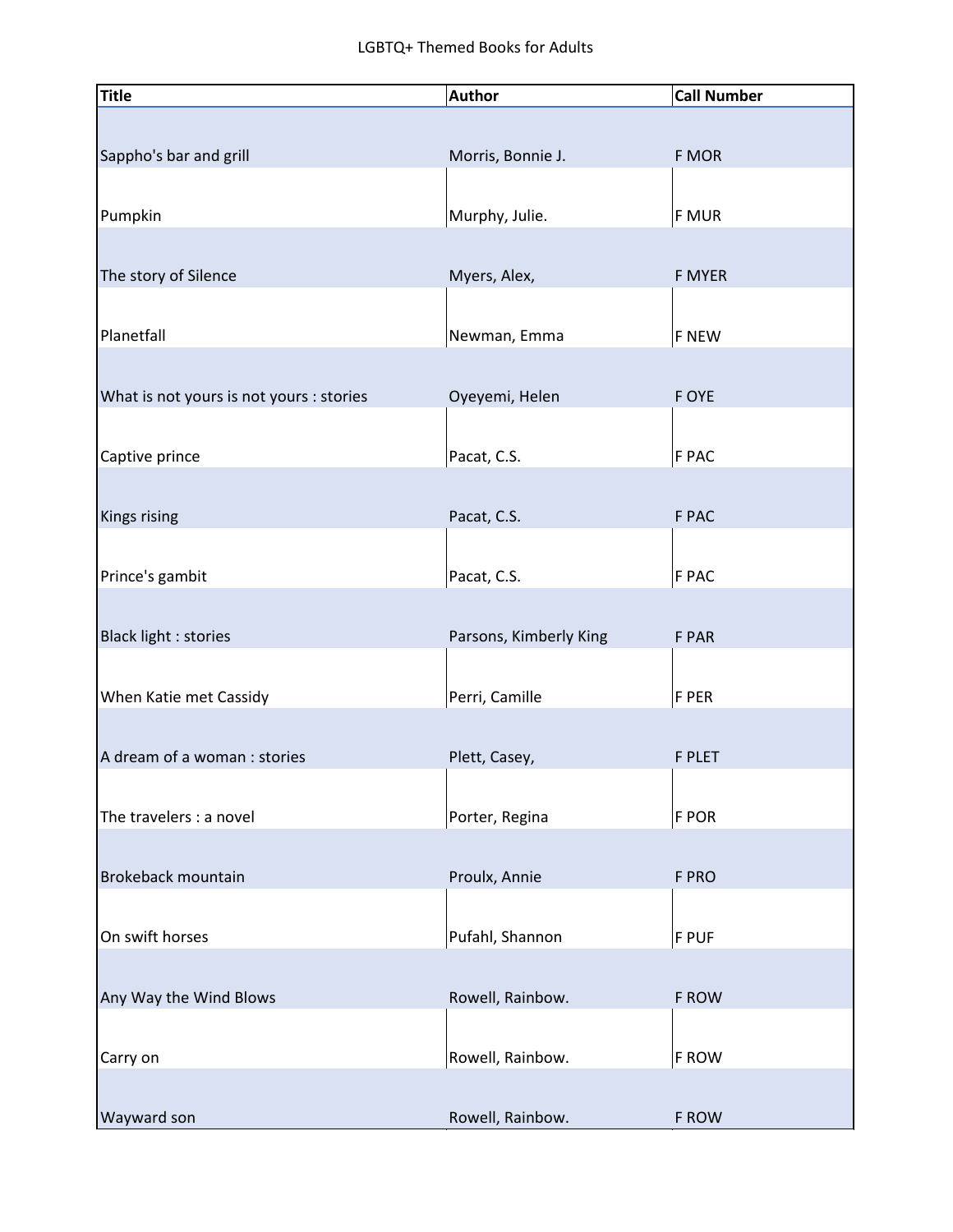| <b>Title</b>                                                                         | <b>Author</b>       | <b>Call Number</b>    |
|--------------------------------------------------------------------------------------|---------------------|-----------------------|
|                                                                                      |                     |                       |
| Playing the Palace A Novel.                                                          | Rudnick, Paul.      | <b>F RUD</b>          |
|                                                                                      |                     |                       |
| So you want to be a robot                                                            | Rustad, A. Merc.    | F RUS                 |
|                                                                                      |                     |                       |
| The queer principles of Kit Webb : a novel                                           | Sebastian, Cat.     | F SEB                 |
|                                                                                      |                     |                       |
| The color purple                                                                     | Walker, Alice       | F WAL                 |
|                                                                                      |                     |                       |
| Jonny Appleseed                                                                      | Whitehead, Joshua   | F WHI                 |
| Oranges are not the only fruit                                                       | Winterson, Jeanette | F WIN                 |
|                                                                                      |                     |                       |
| The kissing booth girl and other stories                                             | Wise, A.C.          | F WIS                 |
| The Ultra Fabulous Glitter Squadron saves the                                        |                     |                       |
| world again                                                                          | Wise, A.C.          | F WIS                 |
|                                                                                      |                     |                       |
| Drowning in fire                                                                     | Womack, Craig S.    | F WOM                 |
|                                                                                      |                     |                       |
| Orlando                                                                              | Woolf, Virginia     | F WOO                 |
|                                                                                      |                     |                       |
| Orlando: a biography                                                                 | Woolf, Virginia     | F WOO                 |
|                                                                                      |                     |                       |
| Red at the bone                                                                      | Woodson, Jacqueline | F WOO                 |
| Our Work Is Everywhere An Illustrated Oral<br>History of Queer and Trans Resistance. | Rose, Syan.         | <b>GRNA 323.3 ROS</b> |
|                                                                                      |                     |                       |
| Fun home : a family tragicomic                                                       | Bechdel, Alison     | <b>GRNA BEC</b>       |
|                                                                                      |                     |                       |
| The times I knew I was gay                                                           | Crewes, Eleanor     | <b>GRNA CRE</b>       |
|                                                                                      |                     |                       |
| O human star. Volume one                                                             | Delliquanti, Blue   | GRNA DEL V. 1         |
|                                                                                      |                     |                       |
| Bury the Lede                                                                        | Dunn, Gaby          | <b>GRNA DUN</b>       |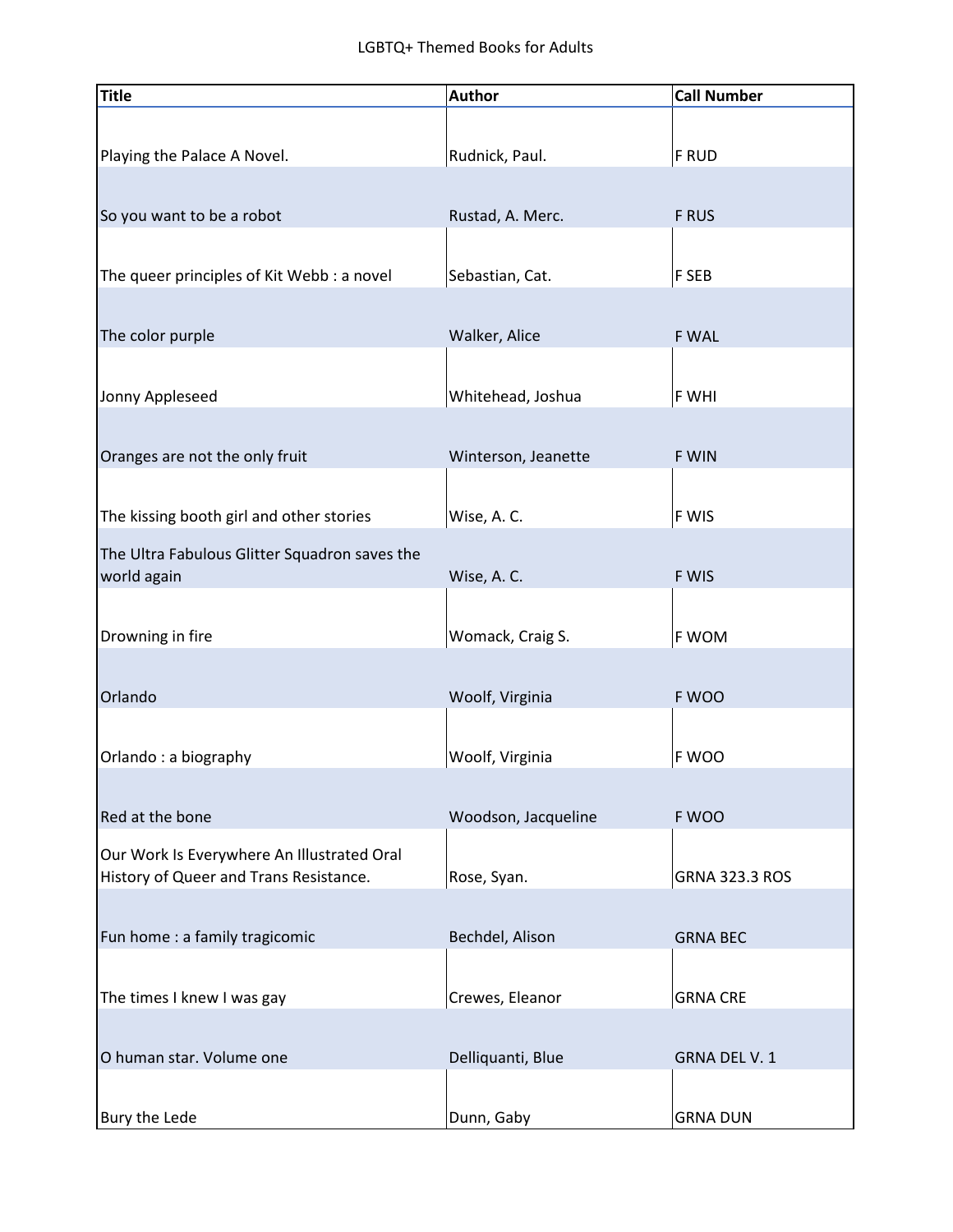| <b>Title</b>                                  | <b>Author</b>       | <b>Call Number</b>  |
|-----------------------------------------------|---------------------|---------------------|
|                                               |                     |                     |
| The Best of Assigned Male                     | Labelle, Sophie.    | <b>GRNA LAB</b>     |
|                                               |                     |                     |
| Junjo romantica. Volume 10                    | Nakamura, Shungiku  | <b>GRNA NAK</b>     |
|                                               |                     |                     |
| Junjo romantica. Volume 11                    | Nakamura, Shungiku  | <b>GRNA NAK</b>     |
| Junjo romantica. Volume 8                     | Nakamura, Shungiku  | <b>GRNA NAK</b>     |
|                                               |                     |                     |
| Midnighter. Volume 1, Out                     | Orlando, Steve      | <b>GRNA ORL V.1</b> |
|                                               |                     |                     |
| Patience and Esther An Edwardian Romance.     | Searle, S.W.        | <b>GRNA SEA</b>     |
| Pass me by. Volume 2, Electric Vice           | Simmers, Kyle       | <b>GRNA SIM</b>     |
|                                               |                     |                     |
| Gakuen heaven endo: Calling you               | Spray               | <b>GRNA SPR</b>     |
|                                               |                     |                     |
| Coming Out, Again Transition Stories.         | Syminbton, Sabrina. | <b>GRNA SYM</b>     |
| LGBTQAI+ books for children and teens :       |                     |                     |
| providing a window for all                    | Dorr, Christina H.  | NF 028.708 DOR      |
| Queer eye : love youself, love your life      | Porowski, Antoni    | <b>NF 155.2 POR</b> |
| The Book of Queer Prophets 24 Writers on      |                     |                     |
| Sexuality and Religion.                       | Hunt, Ruth.         | NF 200.866 HUN      |
| Family of Origin, Family of Choice Stories of |                     |                     |
| Queer Christians.                             | Hays, Katie.        | <b>NF 248.8 HAY</b> |
| Diversify                                     | Sarpong, June       |                     |
|                                               |                     | <b>NF 302 SAR</b>   |
| Sissy : a coming-of-gender story              | Tobia, Jacob        | NF 305.309 TOB      |
| Burning My Roti Breaking Barriers as a Queer  |                     |                     |
| Indian Woman.                                 | Dhaliwal, Sharan.   | NF 305.42 DHA       |
| Read this to get smarter : about race, class, |                     |                     |
| gender, disability & more                     | Imani, Blair        | NF 305.42 IMA       |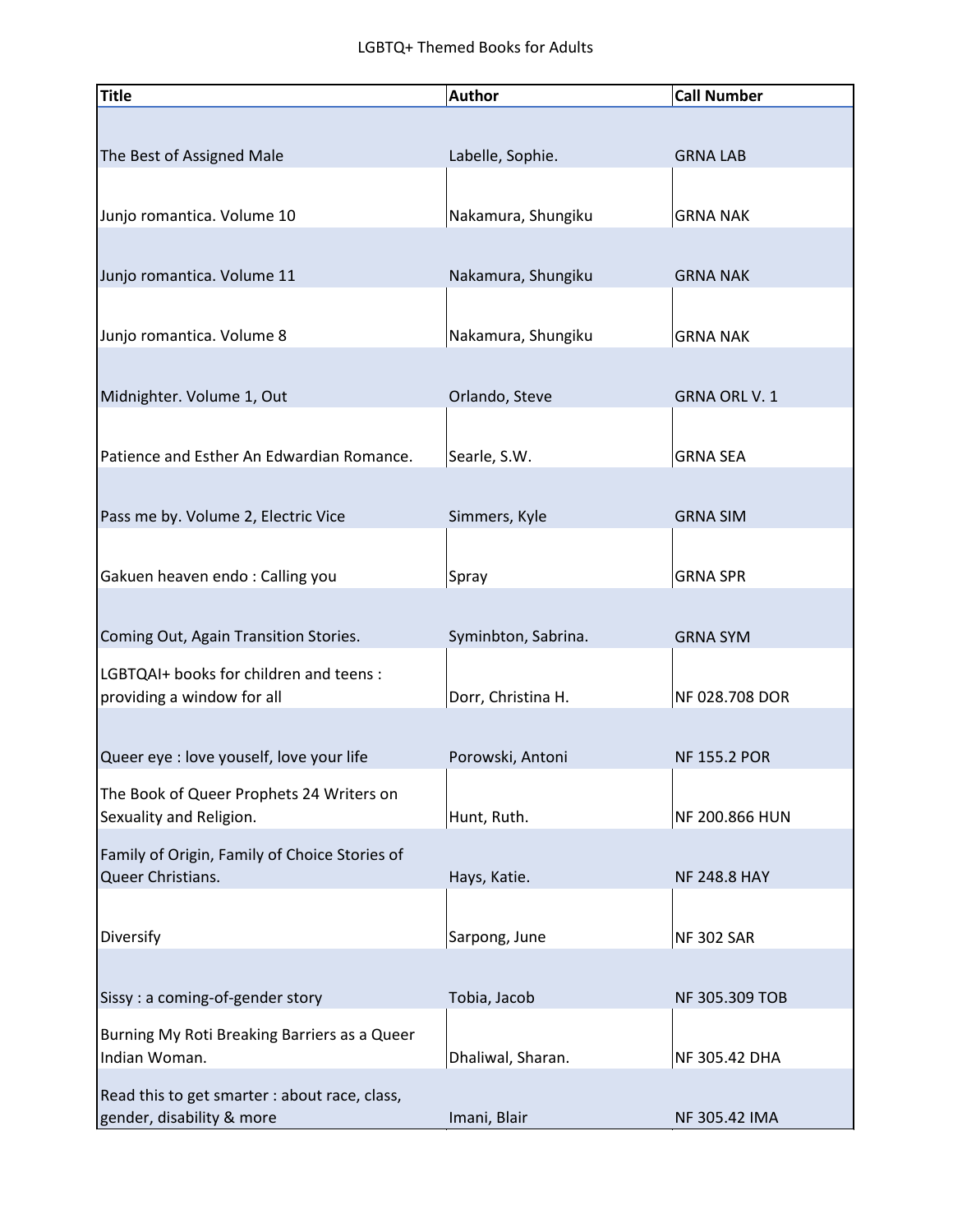| <b>Title</b>                                                                                                                                  | <b>Author</b>          | <b>Call Number</b>   |
|-----------------------------------------------------------------------------------------------------------------------------------------------|------------------------|----------------------|
| The Queer Advantage Conversations with<br>LGBTQ+ Leaders on the Power of Identity.                                                            | Gelwicks, Andrew       | NF 306.75 GEL        |
| Hola Papi How to Come Out in a Walmart<br>Parking Lot and Other Life Lessons.                                                                 | Brammer, John Paul.    | NF 306.76 BRA        |
| <b>Rainbow Revolution</b>                                                                                                                     | Hastings, Magnus.      | NF 306.76 HAS        |
| All Boys Aren't Blue: A Memoir-Manifesto                                                                                                      | Johnson, George M.     | NF 306.76 JOH        |
| Reclaiming Two-Spirits : sexuality, spiritual<br>renewal & sovereignty in Native America<br>Rainbow relatives : real-world stories and advice | Smithers, Gregory D.   | NF 306.76 SMI        |
| on how to talk to kids about LGBTQ+ families<br>and friends                                                                                   | Karatas, Sudi          | <b>NF 306.76 KAR</b> |
| Pride: the story of the LGBTQ equality<br>movement                                                                                            | Todd, Matthew          | NF 306.76 TOD        |
| Raising LGBTQ Allies A Parent's Guide to<br>Changing the Messages from the Playground.                                                        | Tompkins, Christopher. | NF 306.76 TOM        |
| A wild and precious life : a memoir                                                                                                           | Windsor, Edie          | NF 306.76 WIN        |
| Angry queer Somali boy : a complicated memoir Ali, Mohamed Abdulkarim,                                                                        |                        | NF 306.766 ALI       |
| Real queer America : LGBT stories from red<br>states                                                                                          | Allen, Samantha        | NF 306.766 ALL       |
| The deviant's war: the homosexual vs. the<br><b>United States of America</b>                                                                  | Cervini, Eric,         | NF 306.766 CER       |
| Boy erased : a memoir<br>The full spectrum : a new generation of writing                                                                      | Conley, Garrard        | NF 306.766 CON       |
| about gay, lesbian, bisexual, transgender,<br>questioning, and other identities                                                               | Levithan, David        | NF 306.766 FUL       |
| We have always been here : a queer Muslim<br>memoir                                                                                           | Habib, Samra,          | NF 306.766 HAB       |
| GLBTQ : the survival guide for gay, lesbian,<br>bisexual, transgender, and questioning teens                                                  | Huegel, Kelly          | NF 306.766 HUE       |
| Ask a queer chick : a guide to sex, love, and life<br>for girls who dig girls                                                                 | King-Miller, Lindsay   | NF 306.766 KIN       |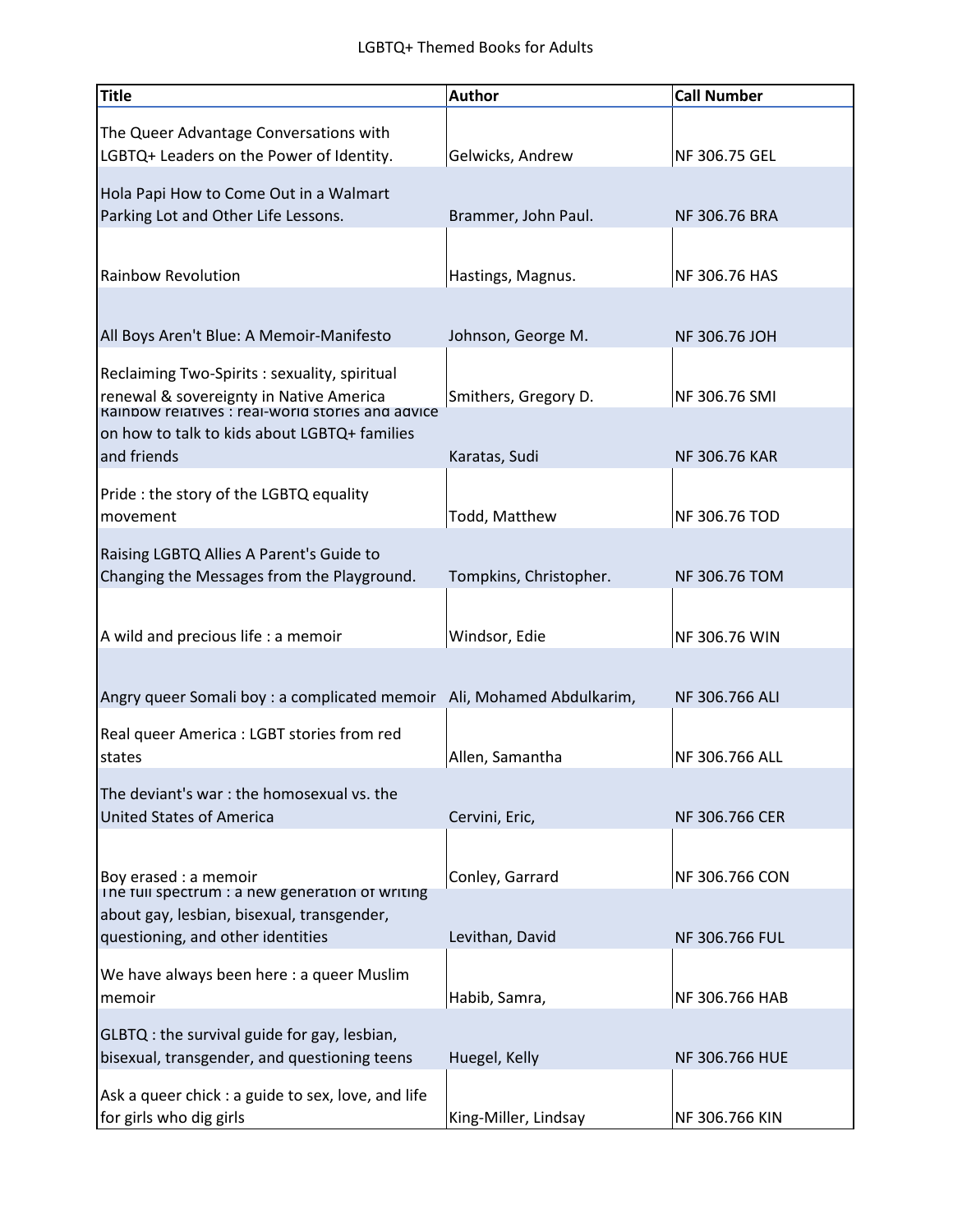| <b>Title</b>                                                                                | <b>Author</b>          | <b>Call Number</b> |
|---------------------------------------------------------------------------------------------|------------------------|--------------------|
| Pride : the LGBTQ+ rights movement : a<br>photographic journey                              | Measom, Christopher    | NF 306.766 MEA     |
| Nîtisânak                                                                                   | Nixon, Lindsay         | NF 306.766 NIX     |
| Queer, there, and everywhere : 23 people who<br>changed the world                           | Prager, Sarah          | NF 306.766 PRA     |
| Greedy : notes from a bisexual who wants too<br>much                                        | Winston, Jen,          | NF 306.766 WIN     |
| Others of my kind : transatlantic transgender<br>histories                                  | Bakker, Alex           | NF 306.768 BAK     |
| Sorted: growing up, coming out, and finding my<br>place : a transgender memoir              | Bird, Jackson          | NF 306.768 BIR     |
| Transitions Our Stories of Being Trans.                                                     | Various.               | NF 306.768 CAS     |
| Transitioning later in life : a personal guide                                              | Celentano, Jillian Rae | NF 306.768 CEL     |
| Uncomfortable labels : my life as a gay autistic<br>trans woman                             | Dale, Laura Kate       | NF 306.768 DAL     |
| A year without a name                                                                       | Dunham, Cyrus Grace    | NF 306.768 DUN     |
| How to they/them : a visual guide to nonbinary<br>pronouns and the world of gender fluidity | Getty, Stuart          | NF 306.768 GET     |
| Being Jazz: my life as a (transgender) teen                                                 | Jennings, Jazz         | NF 306.768 JEN     |
| Trans kids and teens : pride, joy, and families in<br>transition                            | Nealy, Elijah C.       | NF 306.768 NEA     |
| The hidden case of Ewan Forbes : and the<br>unwritten history of the trans experience       | Playdon, Zoë-Jane,     | NF 306.768 PLA     |
| The Autistic Trans Guide to Life                                                            | Purkis, Yenn.          | NF 306.768 PUR     |
| Spectrums Autistic Transgender People in Their<br>Own Words.                                | Sparrow, Maxfield.     | NF 306.768 SPA     |
| Trans love: an anthology of transgender and<br>non-binary voices                            |                        | NF 306.768 TRA     |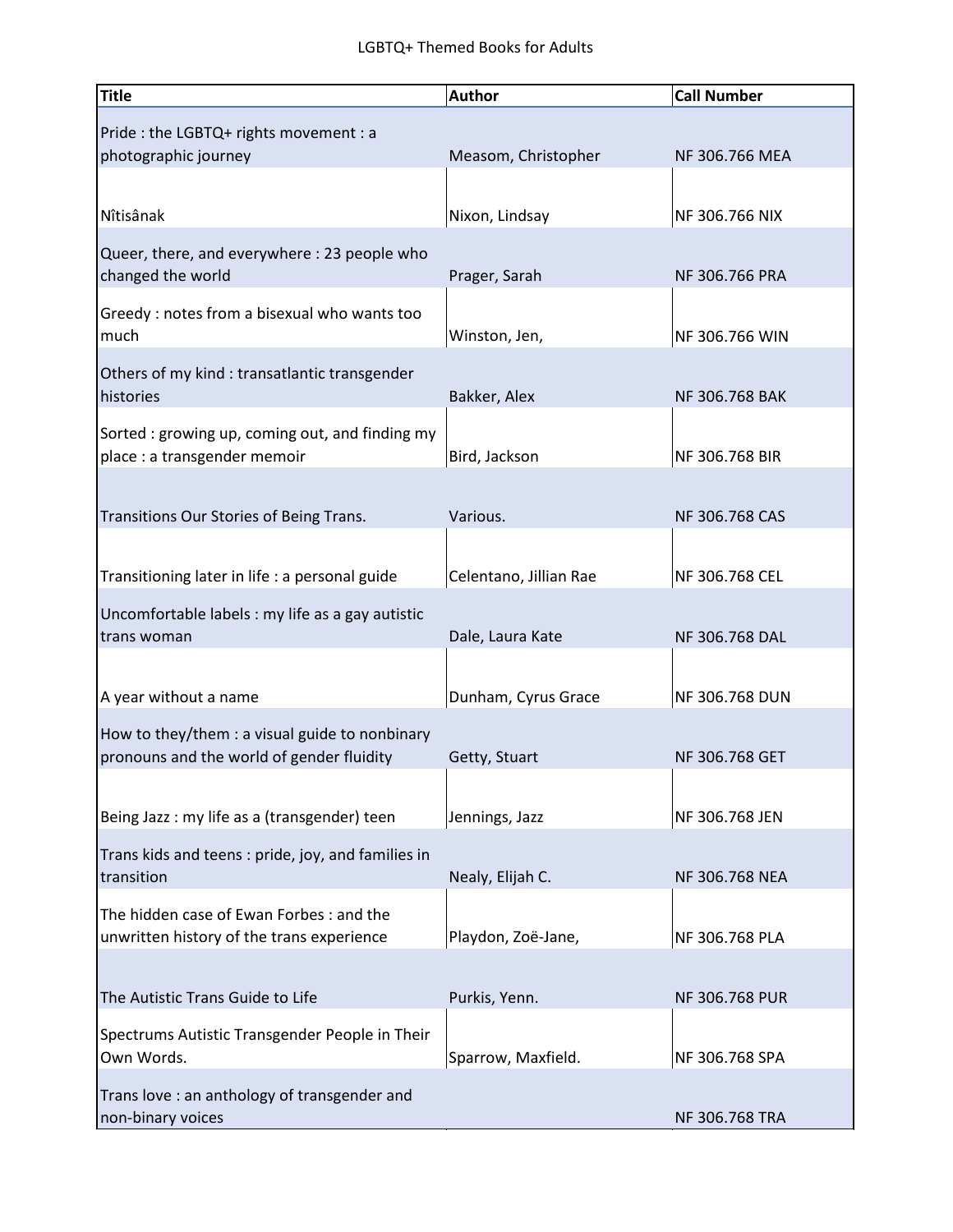| <b>Title</b>                                                                        | <b>Author</b>           | <b>Call Number</b>  |
|-------------------------------------------------------------------------------------|-------------------------|---------------------|
|                                                                                     |                         |                     |
| The Beginner's Guide to Being A Trans Ally                                          | Whittlesey, Christy     | NF 306.768 WHI      |
| As a Woman What I Learned about Power, Sex,                                         |                         |                     |
| and the Patriarchy after I Transitioned.                                            | Williams, Paula Stone.  | NF 306.768 WIL      |
| Transgressive : a trans woman on gender,<br>feminism and politics                   | Williams, Rachel Anne   | NF 306.768 WIL      |
|                                                                                     |                         |                     |
| In their shoes: navigating non-binary life                                          | Windust, Jamie,         | NF 306.768 WIN      |
| They/them/their : a guide to nonbinary and<br>genderqueer identities                | Young, Eris             | NF 306.768 YOU      |
| Motherland: a memoir of love, loathing, and                                         |                         |                     |
| longing                                                                             | Altman, Elissa          | NF 306.874 ALT      |
|                                                                                     |                         |                     |
| GAYBCs : a queer alphabet                                                           | Congdon, Rae            | NF 306.874 CON      |
| Embracing the journey : learning to love life                                       |                         |                     |
| with an Igbtq child                                                                 | McDonald, Greg          | NF 306.874 MCD      |
| Raised by unicorns : stories from people with<br>LGBTQ+ parents                     |                         | NF 306.874 RAI      |
| The care we dream of : liberatory &                                                 |                         |                     |
| transformative approaches to LGBTQ+ health                                          |                         | NF 362.108 CAR      |
| Celebrating difference : a whole-schoo approach                                     |                         |                     |
| to LGBT+ inclusion<br>PRISM: toolkit for safe and caring discussions                | Dellenty, Shaun         | NF 371.826 DEL      |
| about sexual and gender minorities : for                                            |                         |                     |
| secondary schools                                                                   |                         | NF 371.826 PRI      |
| Am I safe here? : LGBTQ teens and bullying in                                       |                         |                     |
| schools                                                                             | Short, Donn             | NF 371.826 SHO      |
| Reading the rainbow: LGBTQ-inclusive literacy                                       |                         |                     |
| instruction in the elementary classroom<br>The Anxiety Book for Trans People How to | Ryan, Caitlin L.,       | <b>NF 372.6 RYA</b> |
| Conquer Your Dysphoria, Worry Less and Find                                         |                         |                     |
| Joy.                                                                                | Benson, Freiya.         | NF 616.85 BEN       |
| Brave face : a memoir                                                               | Hutchinson, Shaun David | NF 616.858 HUT      |
| Double melancholy : art, beauty, and the                                            |                         |                     |
| making of a brown queer man                                                         | Gatchalian, C. E.       | NF 701.03 GAT       |